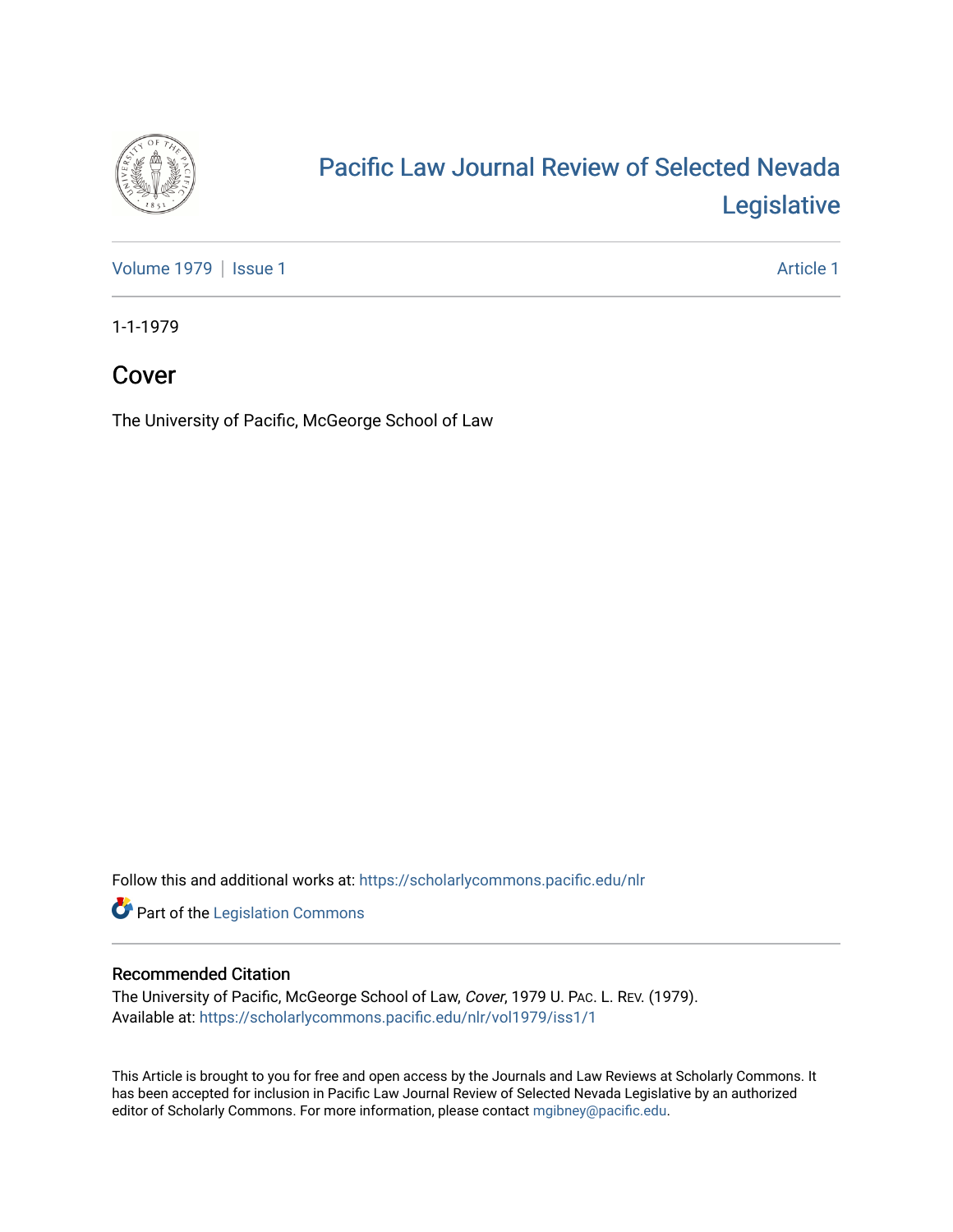

# **NEVADA LEGISLATIVE REVIEW**

## AN ANALYSIS OF AND COMMENTS ON SELECTED LEGISLATION ENACTED BY THE NEVADA LEGISLATURE

1979 SESSION

'

COMPILED BY STUDENTS AT

## **McGEORGE SCHOOL OF LAW UNIVERSITY OF THE PACIFIC**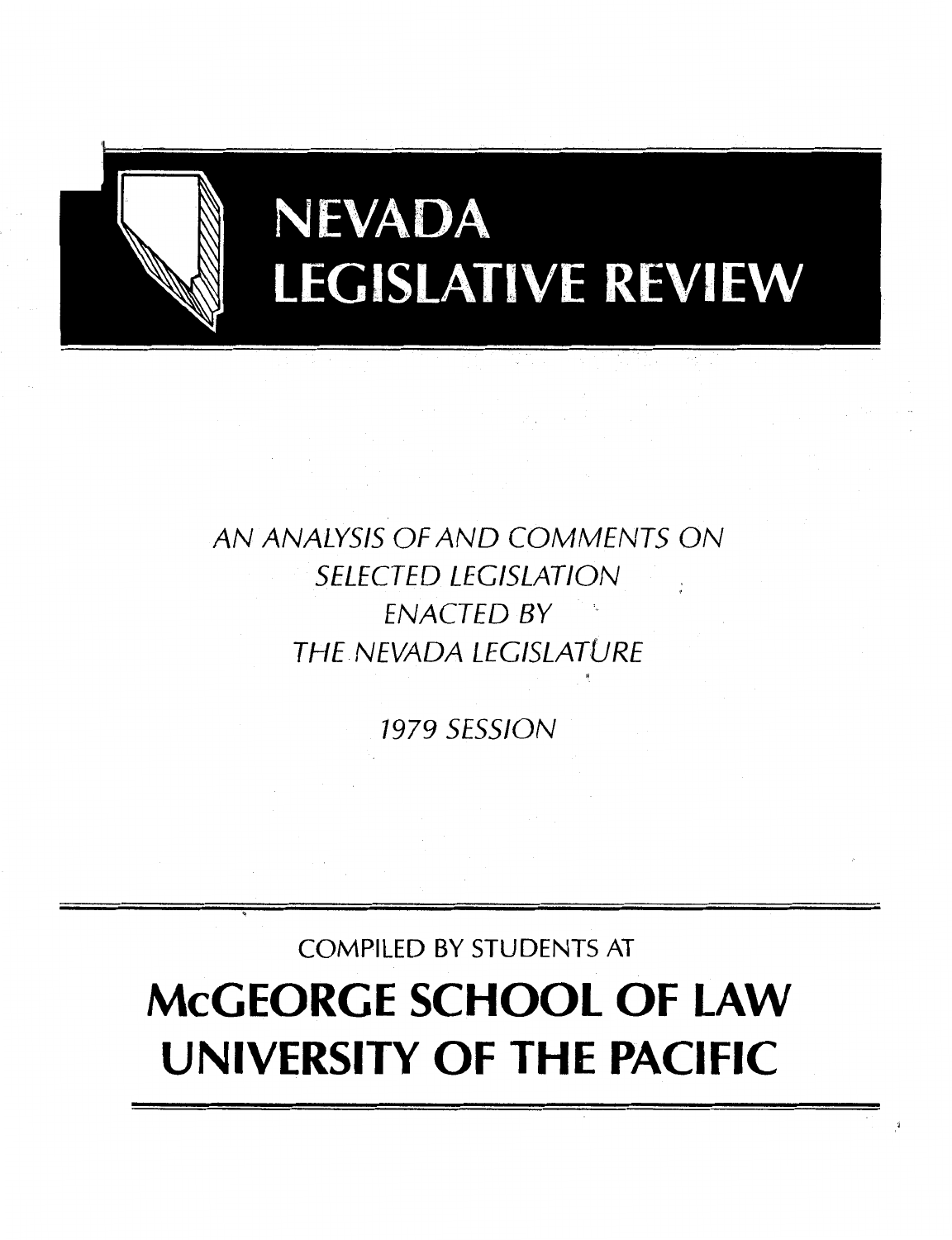## N.EVADA LEGI.SLATIVE REVIEW

## An Analysis of and Comments on Selected Legislation enacted by the Nevada Legislature 197 9 Session

Compiled by students at McGeorge School of Law University of the Pacific

Copyright 1980 - University of the Pacific, McGeorge School of Law 3200 Fifth Avenue Sacramento, California 95817